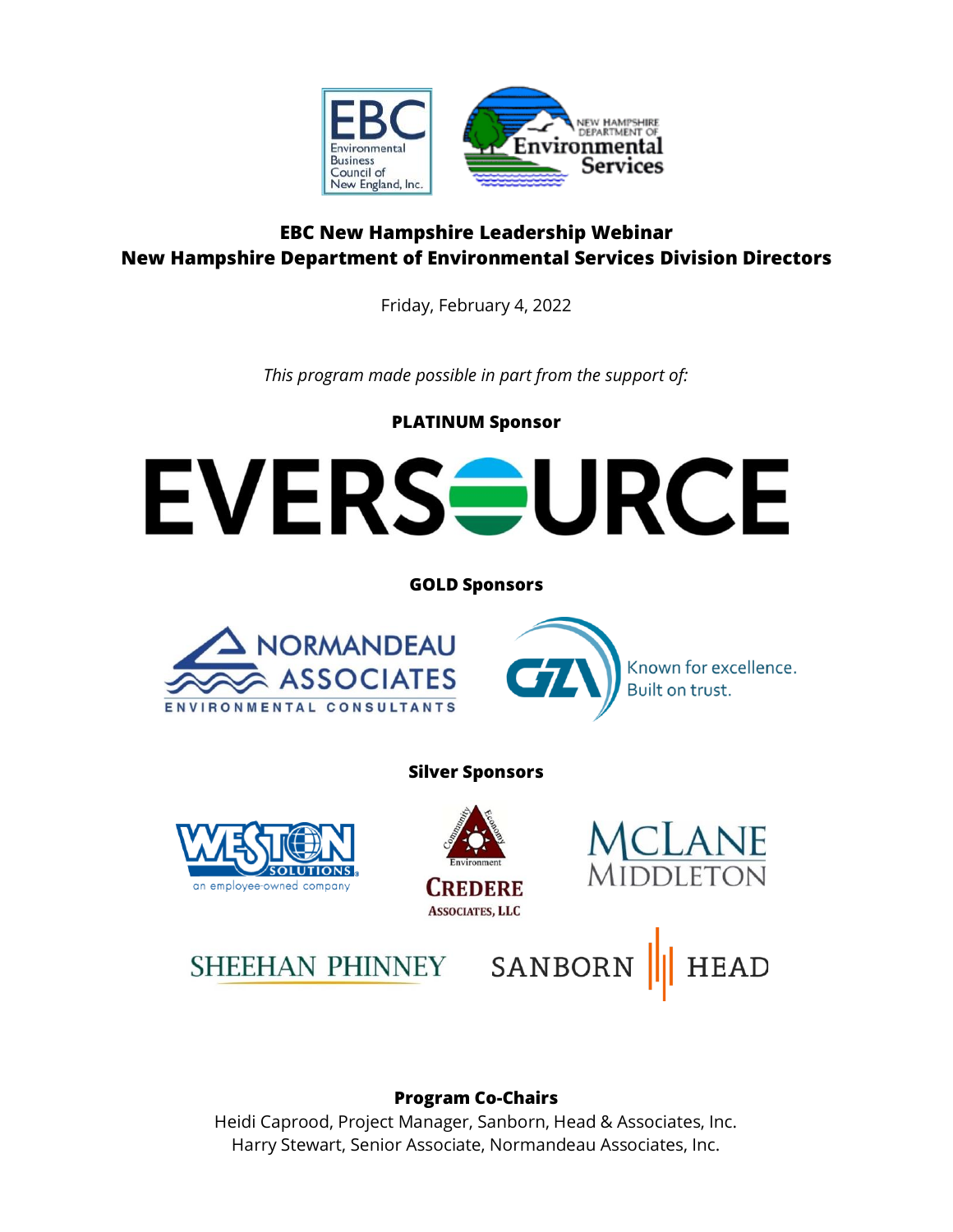## **AGENDA**

| 9:00 a.m.  | Welcome: Robert Varney, Chair, EBC New Hampshire Chapter<br>President, Normandeau Associates                                                                                                                                                 |
|------------|----------------------------------------------------------------------------------------------------------------------------------------------------------------------------------------------------------------------------------------------|
|            | <b>Platinum Sponsor Remarks</b><br>Marc Richards, Director, Sustainability and Environmental Affairs<br><b>Eversource Energy</b>                                                                                                             |
|            | <b>Introduction: Harry Stewart, Program Co-Chair</b><br>Senior Associate, Normandeau Associates, Inc.                                                                                                                                        |
|            |                                                                                                                                                                                                                                              |
| 9:20 a.m.  | <b>NHDES Divisional Leadership Presentations</b><br>Rene Pelletier, Director, Water Division<br>$\bullet$<br>Michael J. Wimsatt, P.G., Director, Waste Management Division<br>$\bullet$<br>Craig A. Wright, Director, Air Resources Division |
| 10:20 a.m. | <b>Moderated Discussion with Division Directors</b>                                                                                                                                                                                          |
|            | Moderator: Heidi Caprood, Program Co-Chair<br>Project Manager, Sanborn, Head & Associates, Inc.                                                                                                                                              |
| 11:00 a.m. | Adjourn - Closing Remarks: Robert Varney, Normandeau Associates                                                                                                                                                                              |

### **PROGRAM CHAIRS**

**Heidi Caprood**, Project Manager Sanborn, Head & Associates, Inc. 20 Foundry Street, Concord, NH 03301 603-415-6149 | hcaprood@sanbornhead.com

Heidi Caprood is a Project Manager at Sanborn, Head & Associates, Inc. in Concord, New Hampshire and has been with Sanborn Head since June 2013. Heidi provides support for a variety of projects including Phase I Environmental Site Assessments, hazardous waste site characterization projects, remedial construction projects, and hydrogeologic investigations. She is experienced in managing Brownfields due diligence activities, plays a key role in several of Sanborn Head's projects with NHDOT and NHDES, and has worked on multiple sites throughout New Hampshire and Vermont. Prior to starting her career at Sanborn Head, Heidi earned her Bachelor of Science degree at Clarkson University in the field of Environmental Engineering in 2013 and is a licensed professional engineer. Heidi is also responsible for founding the New Hampshire Professional Chapter of Engineers without Borders (EWB) in July 2015 and serves as the Chapter's President.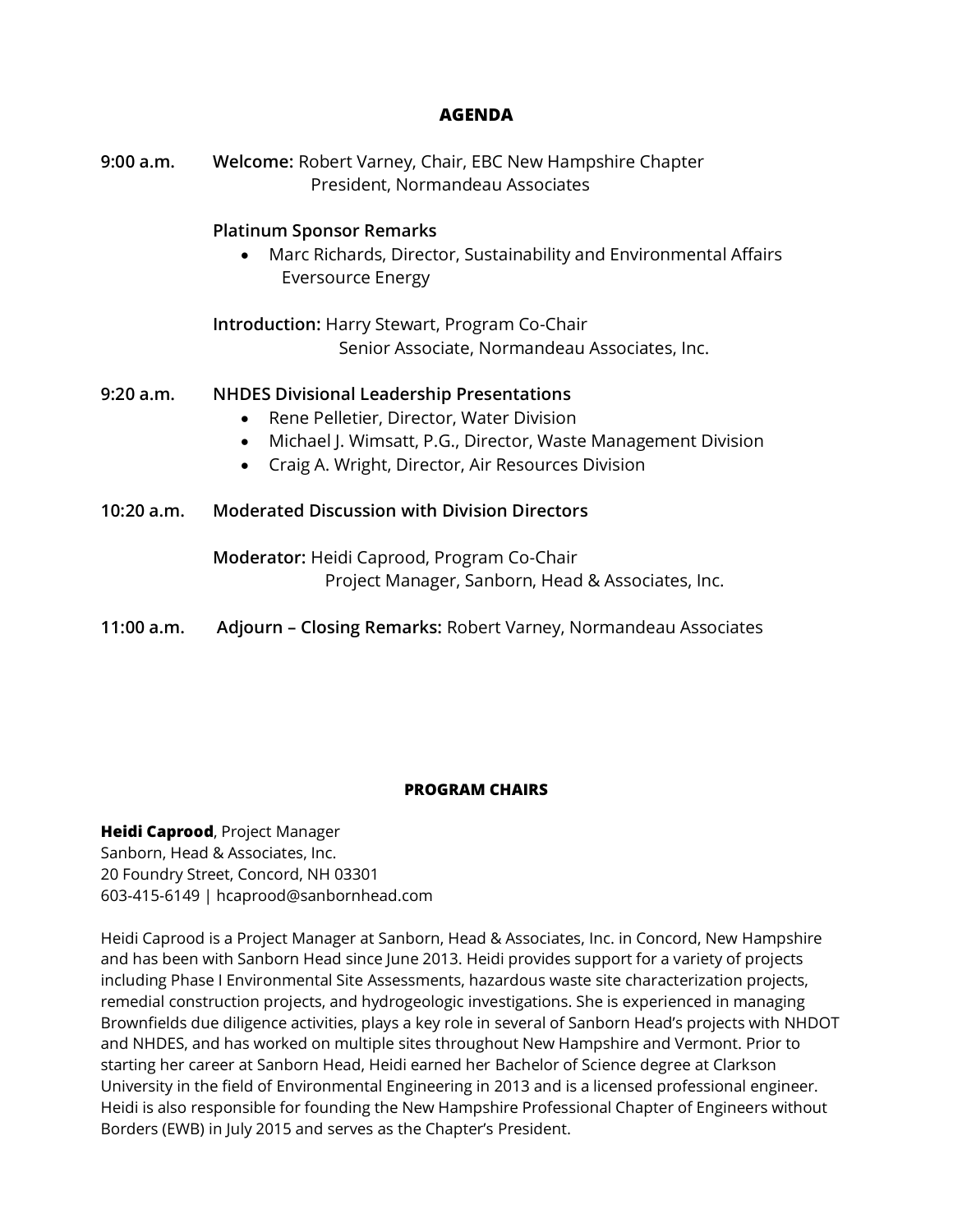**Harry Stewart,** P.E., Senior Associate Normandeau Associates, Inc. 25 Nashua Road, Bedford, NH 03110 603-637-1154 | hstewart@normandeau.com

Mr. Stewart is a Senior Associate at Normandeau Associates, Inc. where he is responsible for project management, permitting and compliance assistance and strategic consulting for energy, water supply, wastewater permitting and other environmental projects. He previously served for over 30 years with the New Hampshire Department of Environmental Services, the last 16 as Water Division Director and has also worked for the U.S. Environmental Protection Agency and as an environmental consultant. Mr. Stewart is a recognized leader regionally and nationally in drinking water and wastewater policy matters and has received regional and national awards for his distinguished career. Harry has an MBA from Northeastern University, an MS in Sanitary Engineering from Georgia Institute of Technology and a BS in Civil Engineering from Tufts University and is a registered professional engineer.

### **SPEAKERS**

**Rene Pelletier,** Director, Water Division New Hampshire Department of Environmental Services 29 Hazen Drive; PO Box 95, Concord, NH 03302-0095 603-271-2951 | rene.pelletier@des.nh.gov

On January 12, 2022, Governor Sununu appointed Rene as the Director of the Water Division. Rene has 48 years of experience with the New Hampshire Department of Environmental Services. Rene has worked in all water related programs at DES and its predecessor, the Water Supply and Pollution Control Commission (1973 to 1987) during his career. For the past 10 years Rene has been serving as the Assistant Director of the Water Division. Prior to that position, he managed many of the individual programs within the Division Throughout his career, he has provided program oversight and assisted program implementation in multiple programs/Bureaus within the Water Division. These programs include Subsurface Systems, Alteration of Terrain, Drinking Water and Groundwater, Wetlands Bureau, Dam Bureau, Wastewater Engineering, Watershed Management and the Winnipesaukee River Basin Program. Rene holds an M.S.in Civil Engineering from the University of New Hampshire.

**Michael J. Wimsatt,** P.G., Director, Waste Management Division NH Department of Environmental Services PO Box 95, 29 Hazen Drive, Concord, New Hampshire 03302-0095 603-271-1997 | michael.wimsatt@des.nh.gov

Mike has over 30 years of experience with the New Hampshire Department of Environmental Services, including hazardous waste (RCRA) compliance and enforcement, emergency response/incident management, and waste site cleanup and redevelopment. He served as DES's brownfields program manager from 2000-2007 and was appointed Director of the Waste Management Division in 2007. As Director, Mike is responsible for solid and hazardous waste management, petroleum tanks compliance, hazardous materials/emergency response, state and federal waste site cleanup, DES's MTBE remediation program, and administration of the Drinking Water and Groundwater Trust Fund. He earned a B.S. in Chemistry from the State University of New York at Syracuse, and an M.S. in Civil Engineering from the University of New Hampshire.

**Craig A. Wright,** Director, Air Resources Division NH Department of Environmental Services PO Box 95, 29 Hazen Drive, Concord, New Hampshire 03302-0095 603-271-1088 | craig.wright@des.nh.gov